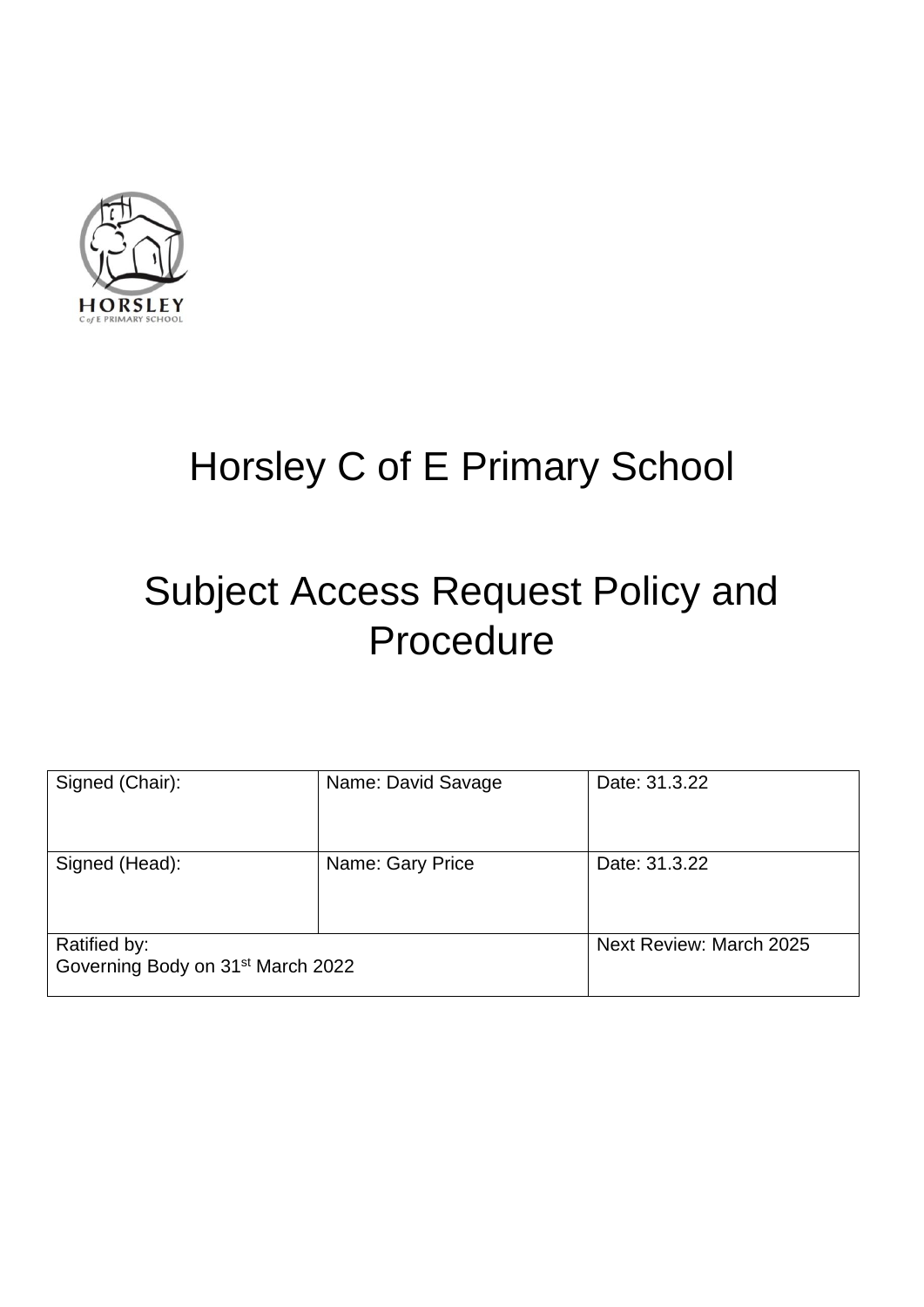### <span id="page-1-0"></span>Equality Impact Assessment (EIA) Part 1: EIA Screening

| <b>Policies, Procedures or</b><br><b>Practices</b> | Date             |  |
|----------------------------------------------------|------------------|--|
| EIA CARRIED OUT BY:                                | EIA APPROVED BY: |  |

#### Groups that may be affected:

| Are there any concerns that the policy could have a<br>different impact on any of the following groups? (please<br>tick the relevant boxes)     | Existing or<br>potential adverse<br>impact | Existing or<br>potential for<br>positive impact |
|-------------------------------------------------------------------------------------------------------------------------------------------------|--------------------------------------------|-------------------------------------------------|
| Age (young people, the elderly: issues surrounding<br>protection and welfare, recruitment, training, pay,<br>promotion)                         |                                            |                                                 |
| Disability (physical and mental disability, learning<br>difficulties; issues surrounding access to buildings,<br>curriculum and communication). |                                            |                                                 |
| Gender Reassignment (transsexual)                                                                                                               |                                            |                                                 |
| Marriage and civil partnership                                                                                                                  |                                            |                                                 |
| Pregnancy and maternity                                                                                                                         |                                            |                                                 |
| Racial Groups (consider: language, culture, ethnicity<br>including gypsy/traveller groups and asylum seekers                                    |                                            |                                                 |
| Religion or belief (practices of worship, religious or<br>cultural observance, including non-belief)                                            |                                            |                                                 |
| Gender (male, female)                                                                                                                           |                                            |                                                 |
| Sexual orientation (gay, lesbian, bisexual; actual or<br>perceived)                                                                             |                                            |                                                 |

Any adverse impacts are explored in a Full Impact Assessment.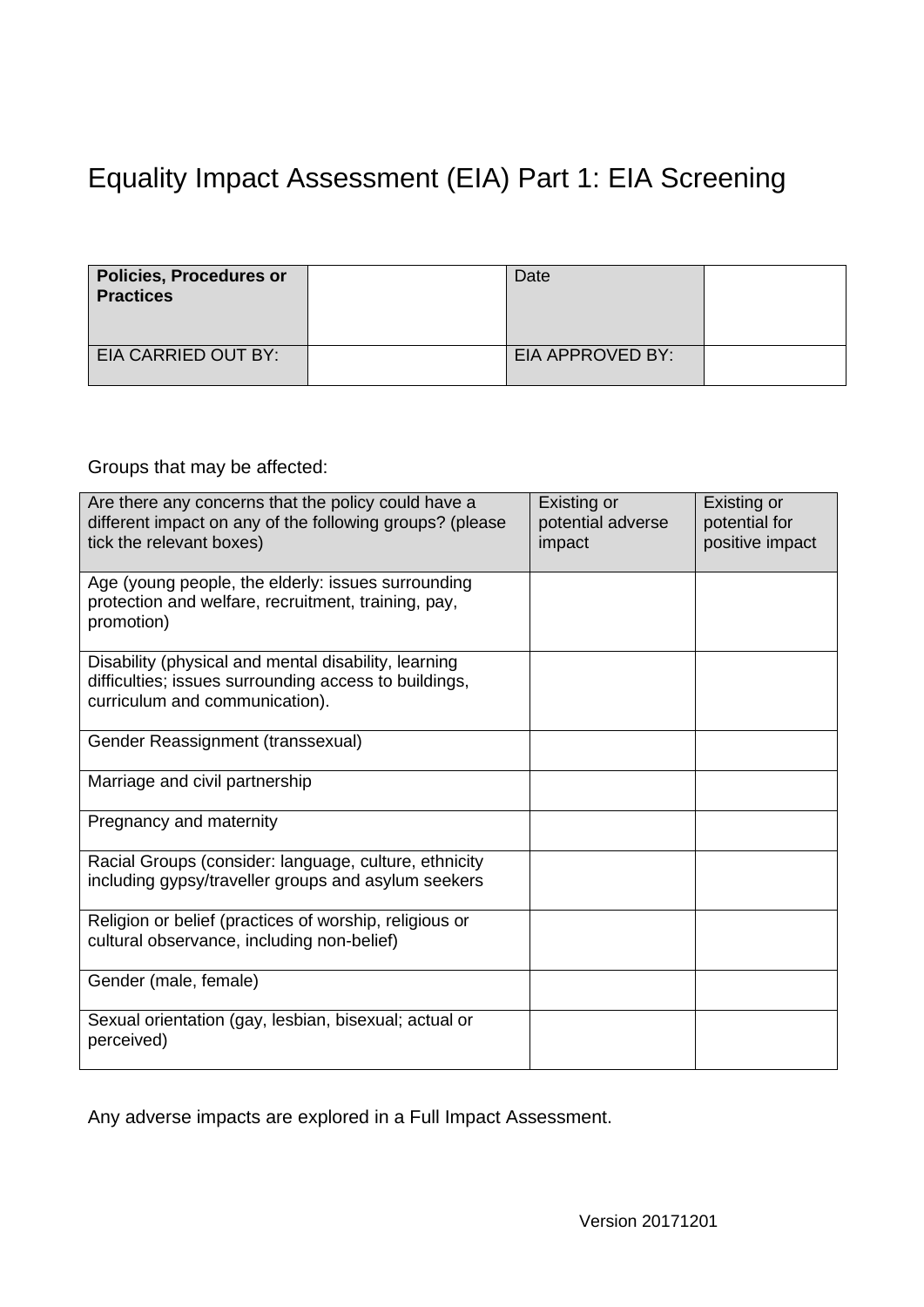#### Contents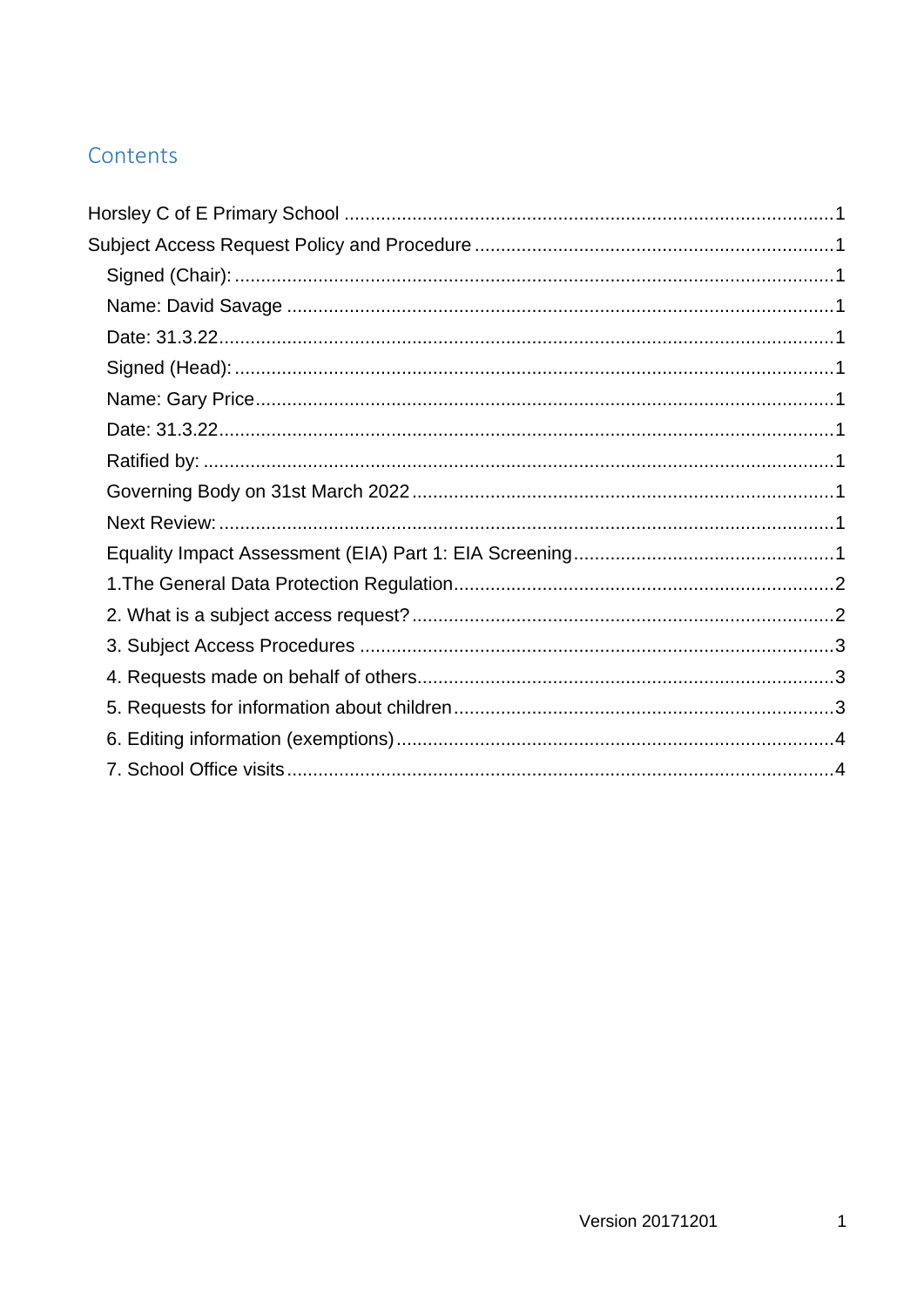## <span id="page-3-0"></span>1.The General Data Protection Regulation

The General Data Protection Regulation (GDPR) regulates the processing of 'personal data'.

Personal data is information that relates to a living individual which allows that individual to be identified from that information (or that information with other information likely to come into the organisation's possession).

Horsley Primary School is a Data Controller as it determines the purposes, and the way in which personal data is processed.

The GDPR provides individuals with certain rights, one of which enables individuals to find out what personal data is held, why it is held and who it is disclosed to. This right, is commonly known as subject access,and is set out in Article 15 of the GDPR. Individuals may exercise the right by making a 'subject access request' (SAR).

### <span id="page-3-1"></span>2. What is a subject access request?

A Subject Access Request (SAR) is simply a written request made by or on behalf of an individual for the information which he or she is entitled to ask for under Articles 12 and 15 of the GDPR. The request does not have to be in any particular form, nor does it have to include the words 'subject access' or make any reference to the GDPR.

These requests are most often made by individuals who want to see a copy of the information an organisation holds about them. However, except where an exemption applies subject access entitles an individual to be:

- told whether any personal data is being processed;
- given a description of the personal data, the reasons it is being processed, and whether it will be given to any other organisations or people;
- given details of the source of the data (where this is available).

Subject access provides a right to see the personal information or a right to have copies of the documents that include that information. If the request is made electronically, you should provide the information in a commonly used electronic format.

#### **Formal requirements**

A Subject Access Request (SAR) must be in writing. Requests may be received via email, fax, letter etc. Although an individual's request for information may begin in any form such as telephone, verbal conversation; an actionable request must be in writing. Adults and children who can understand their subject access rights can apply to the school for their personal information. The form also allows official representatives to apply on behalf of vulnerable or less able applicants (see section on requests made on behalf of others and requests for information about children).

To avoid personal data about one individual being sent to someone who is not entitled to it, the school need to be satisfied that they know the identity of the applicant. Enough information should be requested to confirm the individual's identity, however this must be reasonable especially in situations where the individual is known to the school through ongoing contact.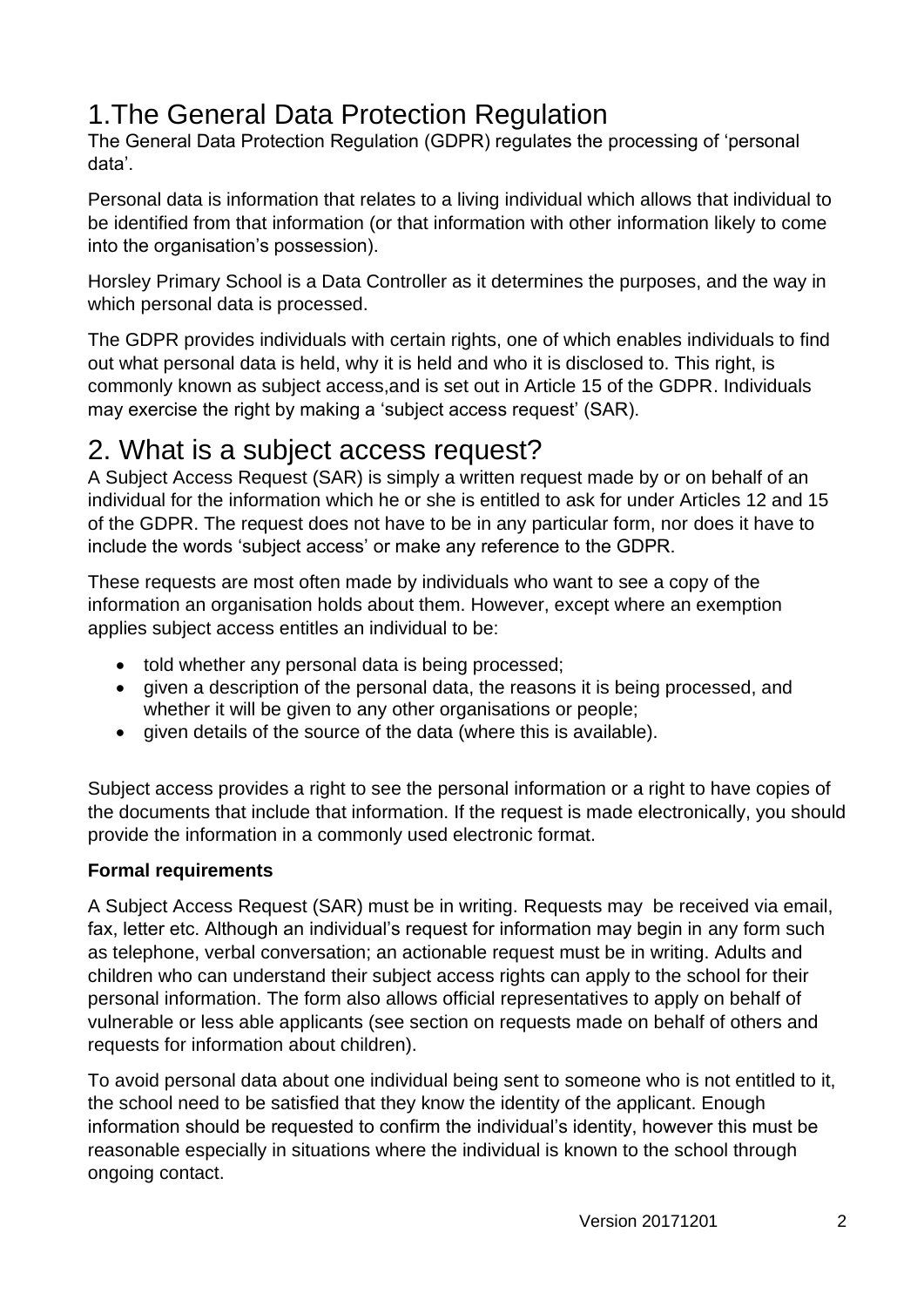Subject Access Requests to the school are free under GDPR.

The statutory response time is one month for all data controllers.

## <span id="page-4-0"></span>3. Subject Access Procedures

When a SAR is received which meets the formal requirements above, the one month response begins to run. However if an applicant has made a number of requests or the request is complex, the school may need extra time to consider the request and can take up to an extra two months to respond.

If the school needs to extend the response time for the above reasons, the applicant should be informed within one month that more time is needed and why.On receipt of a subject access request, it may be more appropriate for staff members to try to satisfy the request informally by telephone, perhaps when individuals are requesting copies of documents which have previously been provided or should have been provided.

Before responding to a subject access request, staff may ask the applicant for information that is reasonably required to find the personal data that they are seeking. Staff are not required to comply with the request until this information is received, however there shouldn't be an unreasonable delay in seeking clarification.

Upon receipt of a subject access response, an individual may wish to contact the school. If they remain dissatisfied following this they may also contact the Information Commissioner's Office at any time if they are not satisfied with their response, or the way their request has been handled, although they may ask the school to resolve these concerns directly in the first instance.

A detailed record of the contents of subject access replies should be kept for 7 years. This record should include the information that was disclosed, and where necessary the exemptions that were used where information was not provided.

## <span id="page-4-1"></span>4. Requests made on behalf of others

The GDPR does not prevent an individual making a subject access request via a third party. Often, this will be a solicitor acting on behalf of a client. In these cases, you need to be satisfied that the third party making the request is entitled to act on behalf of the individual, but it is the third party's responsibility to provide evidence of this entitlement. This might be a written authority or might be a more general power of attorney.

When a SAR is received from a Law firm, staff must ensure that the request letter confirms that the school will not be a party to the claim. If the school is a party, the matter should be sent directly to the Risk Management & Insurance Team for their advice. The request letter must also include a signed consent or release form from the client. The information disclosed should be exactly as outlined in the client's consent form. Information must not be released without the client's consent form.

## <span id="page-4-2"></span>5. Requests for information about children

Pupils attending any type of school have a right of access under the GDPR to their own information. When a child cannot act for themselves or the child gives permission, parents will be able to access this information on their behalf.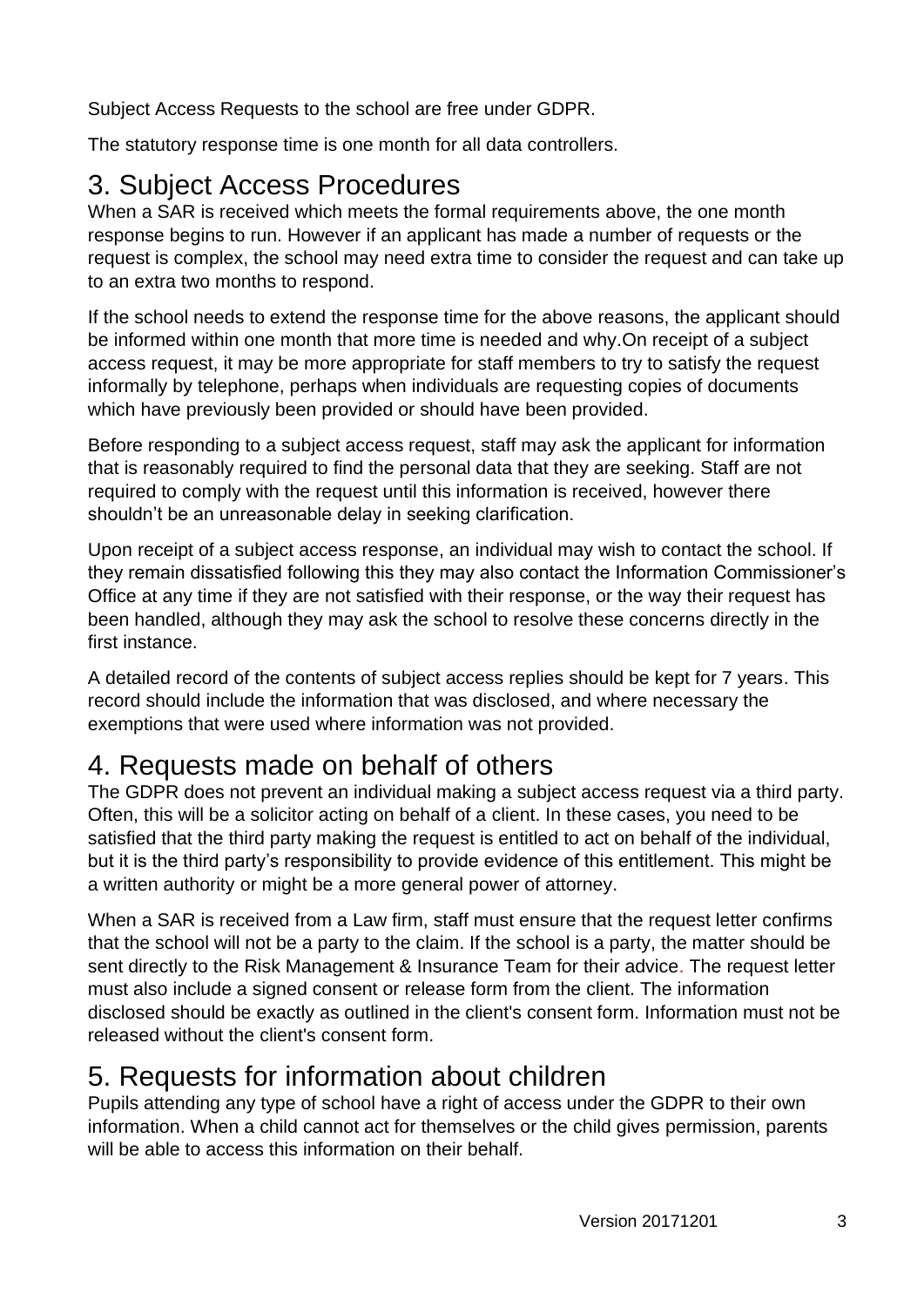Parents have an independent right of access to their child's educational record, under separate education regulations. This covers information that comes from a teacher or other employee of a local authority or school, the pupil or a parent, and is processed by or for the school's governing body or teacher, except for information the teacher has solely for their own use. It will cover information such as the records of the pupil's academic achievements as well as correspondence from teachers, local education authority employees and educational psychologists engaged by the school's governing body. It may also include information from the child and from a parent. Information provided by the parent of another child would not form part of a child's educational record.

A request for an educational record must receive a response within 15 school days. The school can charge what it costs to supply a copy of the information. It is free for a parent to **view** the educational record.

There are certain circumstances where the school can withhold an educational record; for example, where the information might cause serious harm to the physical or mental health of the pupil or another individual. The request for access would also be denied if it would mean releasing examination marks before they are officially announced.

A parent can access all the other information about their child if their child is unable to act on their own behalf or gives their permission. As a general guide, a child of 12 or older is expected to be mature enough to make this kind of request.

## <span id="page-5-0"></span>6. Editing information (exemptions)

Some types of personal information are exempt from the right of subject access. Information may be exempt because of its nature or because the effect that its disclosure would have. There are also restrictions where this would involve disclosing information about another individual (third parties).

If third parties are included in material to be released, a balancing of interests between the applicant and the third party should be carried out. The third party's views on the release of this information to the applicant may be sought. If, as a result of this consultation, information is to be edited it should be kept to a minimum and the context of information should always be retained where possible.

Decisions about disclosing third party information should be made on a case by case basis. It may be necessary to seek legal advice where appropriate.

### <span id="page-5-1"></span>7. School Office visits

Applicants may be encouraged to visit the school offices to view the information they have requested. If this is to occur, the Head Teacher must first view the documents and consider whether the information can be released or whether an exemption may apply. The applicant